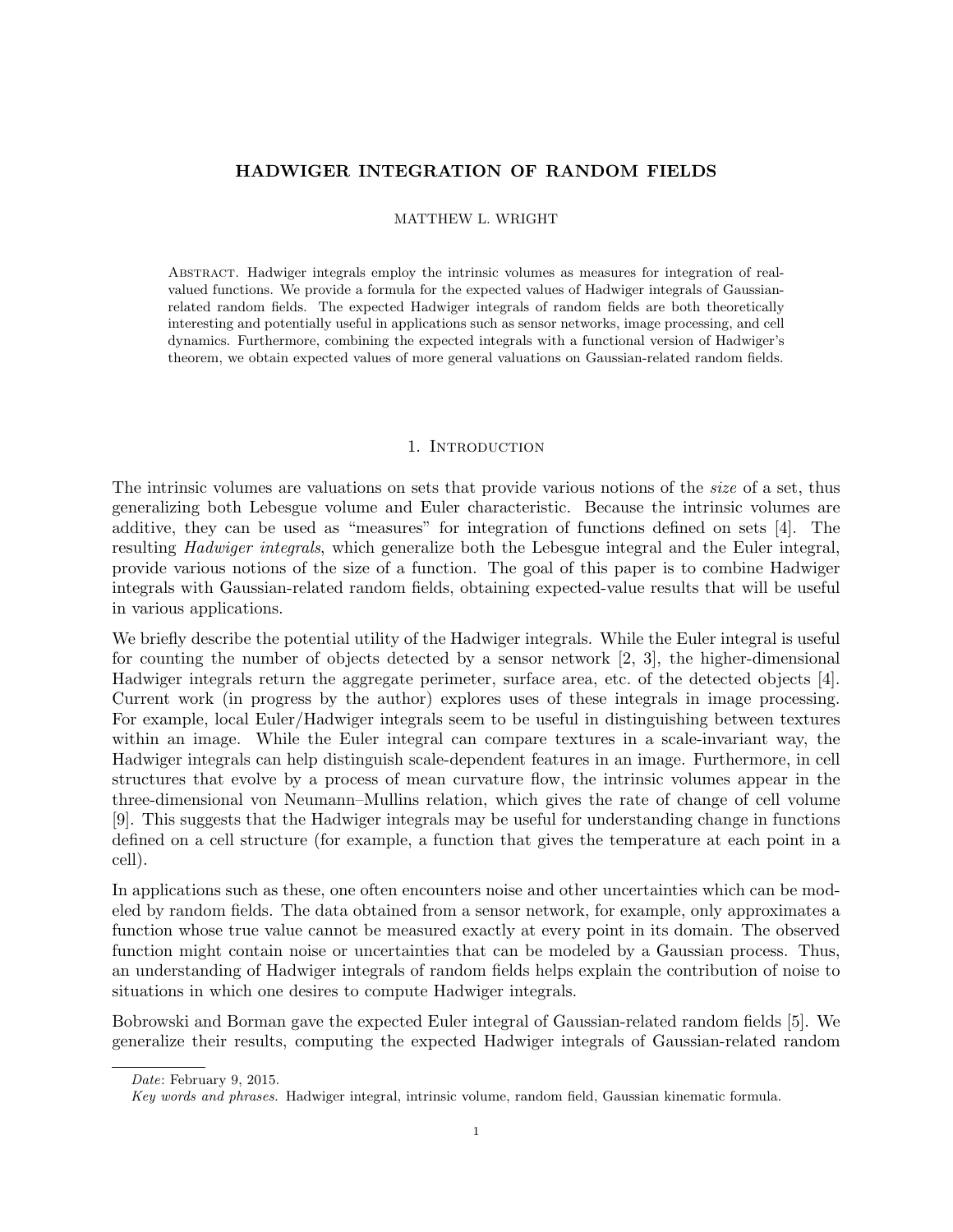fields. We first provide some background material, both on Hadwiger integration and on random fields. Our main result is Theorem 4, which gives a formula for the expected Hadwiger integrals in terms of the intrinsic volumes and Gaussian Minkowski functionals. We then provide two examples in which the Gaussian Minkowski functionals, and thus the expected Hadwiger integrals, are computed explicitly. Lastly, we connect this work to Hadwiger's theorem, which allows us to obtain the expected values of more general valuations on Gaussian-related random fields.

## 2. Hadwiger Integration

The intrinsic volumes<sup>1</sup> are a class of  $n+1$  valuations defined on "tame" subsets of Euclidean space  $\mathbb{R}^n$ . We denote the intrinsic volumes as  $\mu_0, \ldots, \mu_n$ , with  $\mu_0$  the Euler characteristic and  $\mu_n$  Lebesgue measure on  $\mathbb{R}^n$ . Intuitively,  $\mu_k$  gives a notion of the k-dimensional size of a set; for example,  $\mu_1$ gives the length, or more properly mean width, of a set, and  $\mu_{n-1}$  is proportional to the surface area for *n*-dimensional sets. The intrinsic volumes appear in the Steiner Formula,<sup>2</sup> which gives the n-dimensional volume of a "tube" of radius  $\rho$  around a closed convex n-dimensional set A:

(1) 
$$
\mu_n(A + \rho B_n) = \sum_{i=0}^n \omega_{n-i} \rho^{n-i} \mu_i(A).
$$

In equation (1),  $B_n$  is the *n*-dimensional unit ball in  $\mathbb{R}^n$ ,  $\omega_n$  denotes its volume, and the sum on the left is the Minkowski sum. The intrinsic volumes are *additive*, meaning that  $\mu_i(A)$  +  $\mu_i(B) = \mu_i(A \cap B) + \mu_i(A \cup B)$ . Additivity is the key property that facilitates use of the intrinsic volumes as "measures" for integration. Other important properties include invariance with respect to isometries, normalization independent of the dimension of the ambient space, and homogeneity:  $\mu_i(\lambda \cdot A) = \lambda^i \mu_i(A)$  for  $\lambda > 0$ .

To avoid fractals and other exotic sets, we restrict to "tame" sets in the sense of *o-minimal geometry* [12]. Briefly, an o-minimal structure is a sequence  $(S_n)_n$  of Boolean algebras of subsets of  $\mathbb{R}^n$  that satisfy a few axioms: closure under products and projections,  $S_n$  contains the diagonal elements  $\{(x_1, \ldots, x_n) \mid x_i = x_j\}$ , and  $S_1$  consists of finite unions of points and intervals. Examples of o-minimal structures include the semilinear sets and semialgebraic sets. Elements of an o-minimal structure are considered tame. In particular, the intrinsic volumes are well-defined for tame sets.

For a function  $f: M \to \mathbb{R}$  on a tame set  $M \subseteq \mathbb{R}^n$ , we write  $\{f \geq s\}$  to denote the superlevel set  $\{p \in M : f(p) \geq s\}$ , and similarly for  $\{f > s\}$  and other inequalities. For the purpose of this paper, a continuous function  $f : M \to \mathbb{R}$  is tame if the intrinsic volumes of  $\{f \geq s\}$  and  $\{f \leq s\}$ are well-defined, except for at most finitely many  $s \in \mathbb{R}$ .

Integrals with respect to the intrinsic volumes are known as Hadwiger integrals, which can be thought of as valuations on functions. The Hadwiger integrals of continuous functions appear in dual pairs, called the lower and upper Hadwiger integrals [4]. We denote the lower Hadwiger integral of a function  $f: M \to \mathbb{R}$  with respect to  $\mu_i$  as  $\int f\left[d\mu_i\right]$ , and the upper Hadwiger integral as  $\int f \, d\mu_i$ .

<sup>&</sup>lt;sup>1</sup>The intrinsic volumes are also known as *Lipschitz-Killing curvatures* and, with different normalization, *Minkowski* functionals and quermassintegrals. Klain and Rota give a combinatorial approach to the intrinsic volumes [8], while Adler and Taylor provide a perspective from integral geometry [1].

<sup>2</sup>The Steiner Formula is similar to Weyl's tube formula, though the latter is usually stated for submanifolds rather than convex sets [7, 10].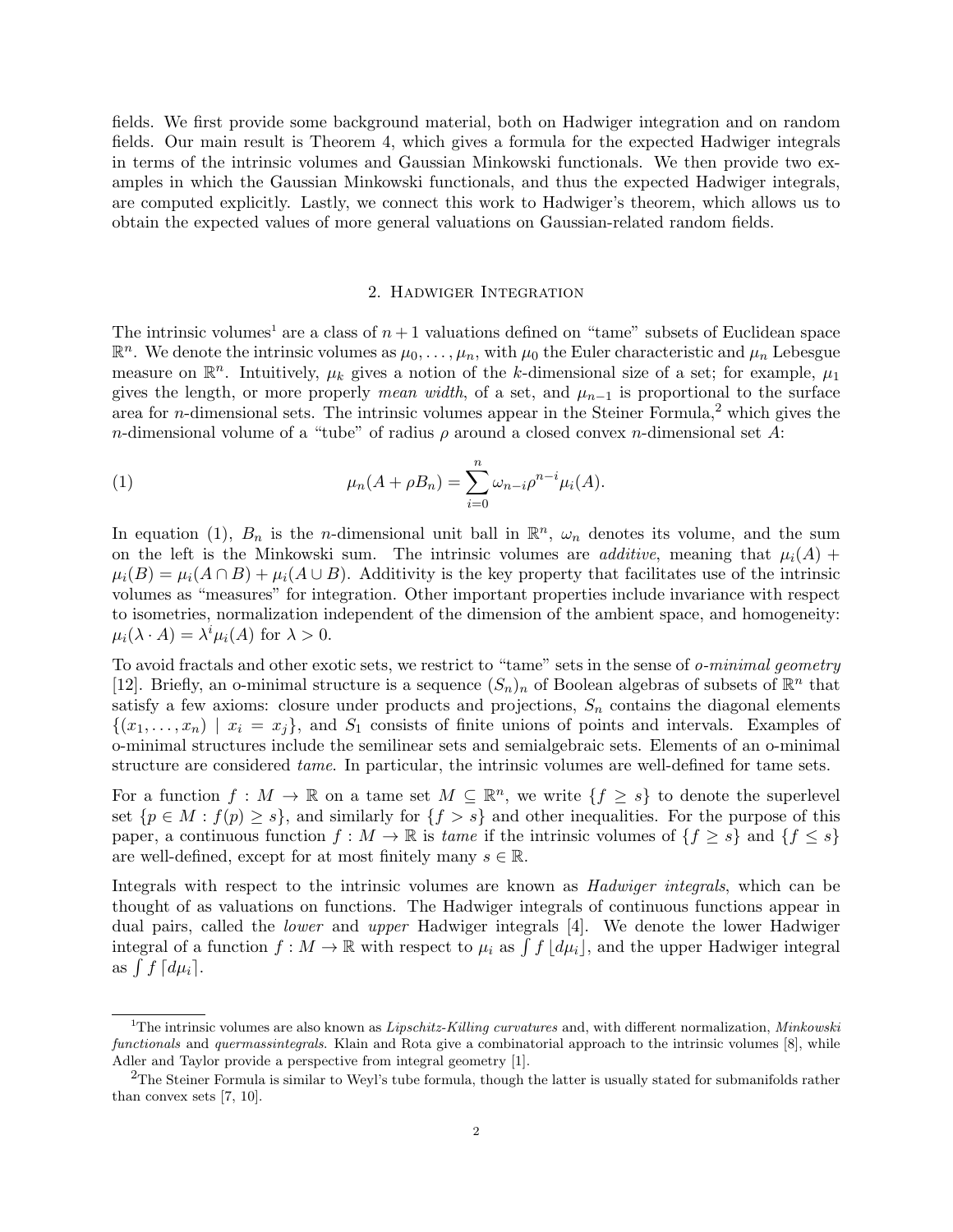**Definition 1.** The lower and upper Hadwiger integrals of a tame function  $f : M \to \mathbb{R}$  are defined as follows:

(2) 
$$
\int_M f \, [d\mu_i] = \int_0^\infty (\mu_i \{ f \ge s \} - \mu_i \{ f < -s \}) ds
$$

(3) 
$$
\int_M f \, [d\mu_i] = \int_0^\infty (\mu_i \{ f > s \} - \mu_i \{ f \le -s \}) ds
$$

for any  $i \in \{0, 1, ..., n\}$ .

The Hadwiger integrals provide various notions of the size of a function. Just as we can interpret  $\mu_k$  as indicating the k-dimensional size of sets, an integral with respect to  $\mu_k$  gives a notion of the k-dimensional size of real-valued functions defined on sets. Intuitively, an integral with respect to  $\mu_k$  returns a weighted sum of the k-dimensional sizes of all superlevel sets of a function. For example, if a tame function  $f : \mathbb{R}^n \to \mathbb{Z}_{\geq 0}$  has compact support and *finite* image, then

(4) 
$$
\int_{\mathbb{R}^n} f \, [d\mu_i] = \int_{\mathbb{R}^n} f \, [d\mu_i] = \sum_{s=1}^{\max(f)} \mu_i \{ f \geq s \}.
$$

While the lower and upper Hadwiger integrals agree (as in (4)) on functions with finite image, for continuous functions the two integrals are generally not equal. With suitable assumptions about continuity, any Euclidean-invariant valuation on real-valued functions is a linear combination of the Hadwiger integrals [4].

### 3. Random Fields

A random field is a stochastic process, defined over a topological space, taking values in  $\mathbb{R}^k$ . Intuitively, a random field  $f$  can be thought of as a function on a topological space  $M$  whose value at any point  $p \in M$  is a random variable. Adler and Taylor provide a formal definition [1, 11].

In particular, we are interested in *Gaussian* random fields. If the finite-dimensional distributions of  $(f(p_1),..., f(p_j))$  are multivariate Gaussian for each  $1 \leq j < \infty$  and each  $(p_1,..., p_j) \in M^j$ , then f is a *Gaussian random field*. Associated to any random field  $f : M \to \mathbb{R}^k$  are two important functions: the mean function  $m(p) = \mathbb{E}(f(p))$  and the covariance function

$$
C(p_1, p_2) = \mathbb{E}[(f(p_1) - m(p_1))(f(p_2) - m(p_2))].
$$

Indeed, the distribution of a real-valued Gaussian random field is completely determined by its mean and covariance functions. A random field is isotropic if its covariance function is invariant under isometries of M.

Example 2. Suppose we model temperature T at position p and in a classroom  $M \subset \mathbb{R}^3$ . Every measurement involves some error, so we can model the temperature as  $T(p) = u(p) + f(p)$ , where u is the true unknown temperature and  $f$  is the measurement error. The measurement error at any point can be modeled as a Gaussian random variable, so f can be modeled as a Gaussian random field on  $M$ . (Example inspired by Chung [6].)

We also work with certain non-Gaussian random fields. Let  $f: M \to \mathbb{R}^k$  be a Gaussian random field, and let  $F : \mathbb{R}^k \to \mathbb{R}$  be a function. Then we call the random field  $F \circ f : M \to \mathbb{R}$  a Gaussian-related random field. Of course, the Gaussian case is recovered if  $k = 1$  and  $F(x) = x$ .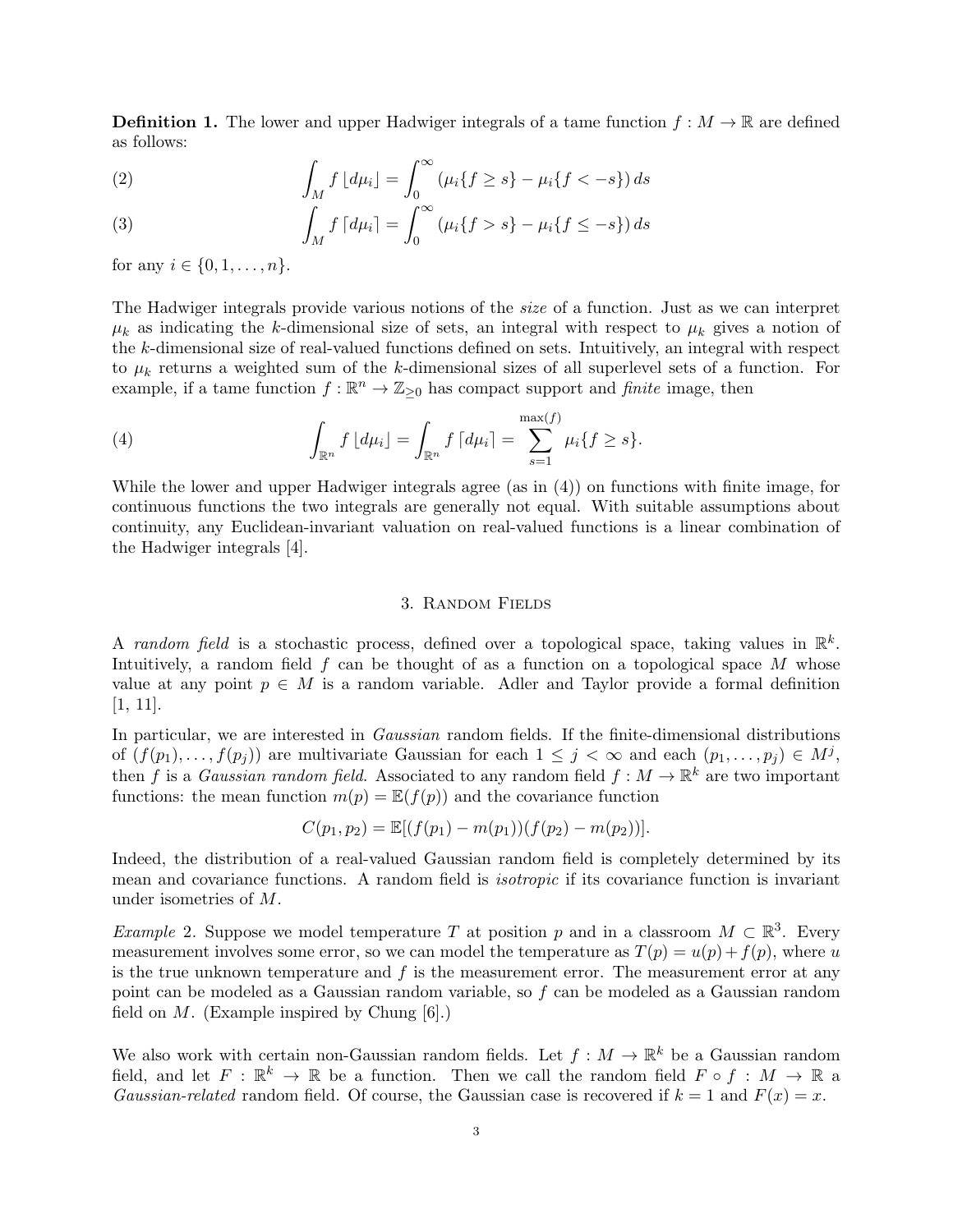### 4. Gaussian Kinematic Formula

Adler and Taylor introduced the Gaussian kinematic formula (GKF), which gives the expected intrinsic volume of an excursion set of a random field [1, Theorem 15.9.4]. We state here a version of this formula and give a brief explanation of the quantities involved.

**Theorem 3** (GKF). Let M be a compact regular stratified space. Let  $f = (f_1, \ldots, f_k) : M \to \mathbb{R}^k$ be a Gaussian random field, with i.i.d. components with zero mean and unit variance, and such that with probability one  $f_j$  is a stratified Morse function. Let  $D \subset \mathbb{R}^k$  be closed. Then, for  $0 \leq i \leq \dim(M)$ ,

(5) 
$$
\mathbb{E}\left(\mu_i\left(f^{-1}(D)\right)\right) = \sum_{j=0}^{\dim(M)-i} \begin{bmatrix} i+j \\ j \end{bmatrix} (2\pi)^{-j/2} \mu_{i+j}(M) \mathcal{M}_j^{\gamma}(D)
$$

where  $\begin{bmatrix} i+j \\ i \end{bmatrix}$  $\left. \frac{f+j}{j} \right|$  is a flag coefficient and  $\mathcal{M}_j^\gamma$  is a Gaussian Minkowski functional, which we define below.

The flag coefficients of Klain and Rota are somewhat analogous to the binomial coefficients, as the notation suggests [8]. They are defined

(6) 
$$
\begin{bmatrix} n \\ m \end{bmatrix} = \binom{n}{m} \frac{\omega_n}{\omega_m \omega_{n-m}},
$$

where  $\omega_n$  denotes the *n*-dimensional volume of the unit ball in  $\mathbb{R}^n$ . As the binomial coefficient  $\binom{n}{m}$  $\binom{n}{m}$ counts the number of m-element subsets of an n-element set, the flag coefficient  $\begin{bmatrix} n \\ m \end{bmatrix}$  $\binom{n}{m}$  gives a total measure of the *m*-dimensional linear subspaces of  $\mathbb{R}^n$ . This measure is important in the definition of the intrinsic volumes to make them intrinsic to sets and independent of the ambient space in which a set may be embedded.

The definition of the Gaussian Minkowski functionals  $\mathcal{M}_{j}^{\gamma}$  can be found in [1, 11]. They satisfy a tube formula similar to the Steiner Formula (1), but involving the Gaussian measure:

(7) 
$$
\gamma_n(A+\rho B_n)=\gamma_n(A)+\sum_{j=1}^{\infty}\frac{\rho^j}{j!}\mathcal{M}_j^{\gamma}(A),
$$

where  $\gamma_n$  is the standard Gaussian measure on  $\mathbb{R}^n$ . Since the  $\mathcal{M}_j^{\gamma}$  do not depend on the dimension of the Gaussian measure space, it is not necessary to write  $\mathcal{M}_{j}^{\gamma_{n}}$ .

In equation (5), the intrinsic volumes are computed with respect to a Riemannian metric determined by the random field. This metric is related to the covariance function  $C$  of  $f$ , and is defined

(8) 
$$
g_p(X_p, Y_p) = \mathbb{E}[(X_p f) \cdot (Y_p f)] = X_p Y_q C(p, q)|_{p=q},
$$

where  $X_p, Y_p \in T_pM$ , the tangent manifold to M at p [1, Section 12.2]. In particular, if f is isotropic, then this metric is the Euclidean metric, up to a constant multiple.

Adler and Taylor give a formal definition of regular stratified space [1, Section 9.2.3]; examples include closed manifolds and compact manifolds with boundary. The assumption that each  $f_j$  is a stratified Morse function is also not too restrictive. Adler and Taylor address this assumption, giving conditions under which it holds [1, Section 11.3].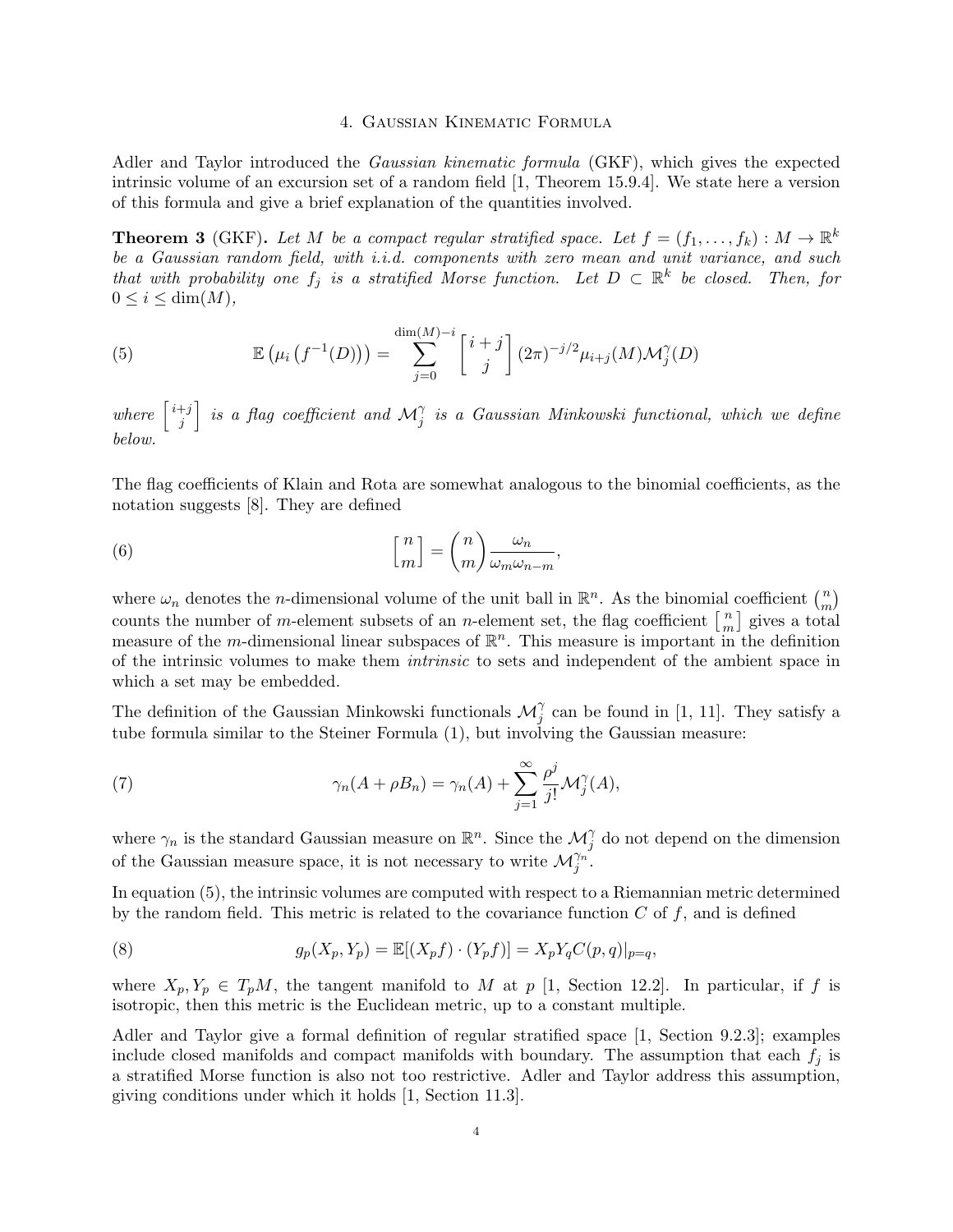#### 5. Expected Hadwiger Integral of a Random Field

Bobrowski and Borman computed the expected Euler integral of a Gaussian-related random field [5]. We similarly compute the expected Hadwiger integral of such a field.

**Theorem 4.** Let M be an n-dimensional compact regular stratified space. Let  $f : M \to \mathbb{R}^k$  be a Gaussian random field satisfying the GKF conditions. Let  $F: \mathbb{R}^k \to \mathbb{R}$  be a piecewise  $C^2$  function. Let  $g = F \circ f$ , so  $g : M \to \mathbb{R}$  is a Gaussian-related random field. Then the expected lower Hadwiger integral of g is:

(9) 
$$
\mathbb{E}\left(\int_M g\left[d\mu_i\right]\right) = \mu_i(M)\mathbb{E}(g) + \sum_{j=1}^{n-i} \left[\begin{array}{c}i+j\\j\end{array}\right](2\pi)^{-j/2}\mu_{i+j}(M)\int_{\mathbb{R}} \mathcal{M}_j^{\gamma}\{F \geq s\} ds,
$$

and similarly for the upper Hadwiger integral.

Note that in equation (9),  $\mathbb{E}(g) = \mathbb{E}(g(p))$  for any  $p \in M$ , which is well-defined by the GKF conditions on f.

Proof. From Definition 1 of the lower Hadwiger integral,

$$
\int_M g \, [d\mu_i] = \int_0^\infty \mu_i \{ g \ge s \} \, ds - \int_{-\infty}^0 \left( \mu_i(M) - \mu_i \{ g \ge s \} \right) ds.
$$

Taking expectations,

$$
\mathbb{E}\left(\int_M g\left[d\mu_i\right]\right)=\int_0^\infty \mathbb{E}\left(\mu_i\{g\geq s\}\right)ds-\int_{-\infty}^0 \left(\mu_i(M)-\mathbb{E}\left(\mu_i\{g\geq s\}\right)\right)ds.
$$

Thus, the expected Hadwiger integral can be expressed in terms of the expected intrinsic volumes of the superlevel sets  $\{g \geq s\}$ . Since  $g = F \circ f$ , it follows that  $\{g \geq s\} = f^{-1}\{F \geq s\}$ . The Gaussian Kinematic Formula (5) allows us to rewrite the expected intrinsic volumes of  $\{g \geq s\}$ :

$$
\mathbb{E}(\mu_i\{g \ge s\}) = \mathbb{E}(\mu_i(f^{-1}\{F \ge s\})) = \sum_{j=0}^{n-i} {i+j \choose j} (2\pi)^{-j/2} \mu_{i+j}(M) \mathcal{M}_j^{\gamma}\{F \ge s\}.
$$

Combining the previous two equations, we obtain

$$
\mathbb{E}\left(\int_M g \left[d\mu_i\right]\right) = \int_0^\infty \left(\sum_{j=0}^{n-i} \begin{bmatrix} i+j\\j \end{bmatrix} (2\pi)^{-j/2} \mu_{i+j}(M) \mathcal{M}_j^{\gamma} \{F \ge s\} \right) ds
$$
  
- 
$$
\int_{-\infty}^0 \left(\mu_i(M) - \sum_{j=0}^{n-i} \begin{bmatrix} i+j\\j \end{bmatrix} (2\pi)^{-j/2} \mu_{i+j}(M) \mathcal{M}_j^{\gamma} \{F \ge s\} \right) ds.
$$

To make the above expression more manageable, we separate the  $j = 0$  terms out of the sum, and the expected Hadwiger integral becomes

$$
\mathbb{E}\left(\int_M g \left[d\mu_i\right]\right) = \mu_i(M) \left[\int_0^\infty \mathcal{M}_0^\gamma\{F \ge s\} ds - \int_{-\infty}^0 (1 - \mathcal{M}_0^\gamma\{F \ge s\}) ds\right] + \sum_{j=1}^{n-i} \int_{-\infty}^\infty \begin{bmatrix} i+j \\ j \end{bmatrix} (2\pi)^{-j/2} \mu_{i+j}(M) \mathcal{M}_j^\gamma\{F \ge s\} ds.
$$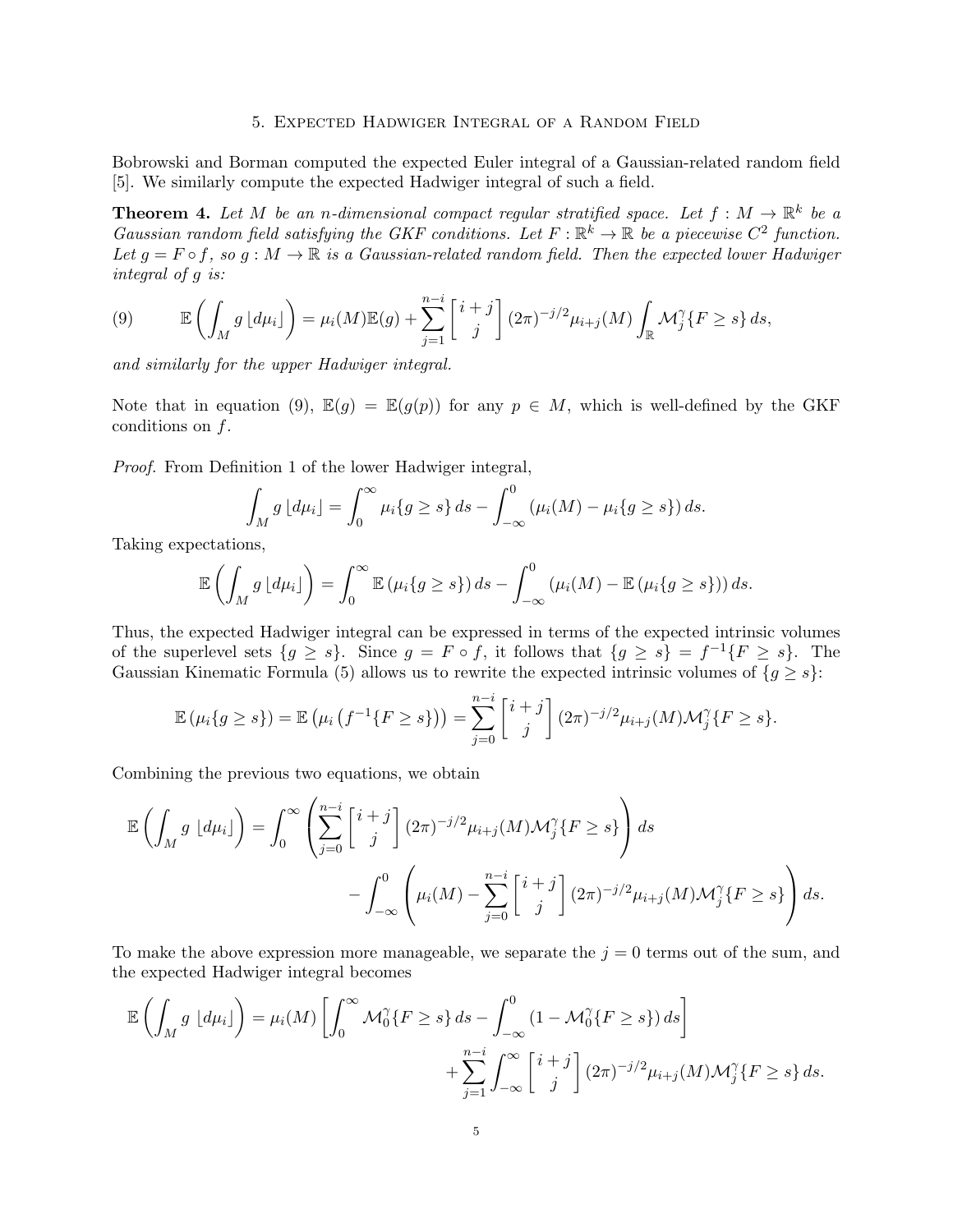To simplify the quantity in square brackets above, let  $X$  be a k-dimensional standard Gaussian random variable, and let  $Y = F(X)$ . Then the definition of the Gaussian Minkowski functionals implies  $\mathcal{M}_0^{\gamma} \{ F \ge s \} = \mathbb{P} \{ X \in \{ F \ge s \} \} = \mathbb{P}(Y \ge s)$ . It follows that

$$
\int_0^\infty \mathcal{M}_0^\gamma \{ F \ge s \} ds - \int_{-\infty}^0 (1 - \mathcal{M}_0^\gamma \{ F \ge s \} ) ds = \int_0^\infty \mathbb{P}(Y \ge s) ds - \int_{-\infty}^0 (1 - \mathbb{P}(Y \ge s)) ds
$$
  
= 
$$
\int_0^\infty \mathbb{P}(Y \ge s) ds - \int_{-\infty}^0 \mathbb{P}(Y < s) ds
$$
  
= 
$$
\mathbb{E}(Y) = \mathbb{E}(g),
$$

where the last equality holds because  $f$  is standard normal at every point. Thus, we obtain equation  $(9).$ 

### 6. Examples

We give two examples to illustrate the computation of  $\mathcal{M}_{j}^{\gamma}\lbrace F \geq s \rbrace$  in equation (9). These examples extend those given by Bobrowski and Borman for the Euler case [5, Section 4] and involve computations by Adler and Taylor [1, Section 15.10].

Example 5 (The Real Case). Suppose random field  $f : M \to \mathbb{R}$  satisfies the conditions of Theorem  $4, F: \mathbb{R} \to \mathbb{R}$  is piecewise  $C^2$ , and  $g = F \circ f$ . In this case it is possible to simplify the  $\mathcal{M}_j^{\gamma} \{ F \ge s \}$ from equation (9).

By continuity of  $F$ ,  $\{F \geq s\}$  can be written as a disjoint union of closed intervals:

$$
\{F \ge s\} = F^{-1}[s, \infty) = \bigcup_{i} [a_i, b_i],
$$

where one of the  $a_i$  may be  $-\infty$  and one of the  $b_i$  may be  $\infty$ . Let  $\varphi(x) = (2\pi)^{-1/2}e^{-x^2/2}$  be the standard Gaussian density and let  $H_m(x) = (-1)^m \varphi(x)^{-1} \frac{d^m}{dx^m} \varphi(x)$  be the m<sup>th</sup> Hermite polynomial. Bobrowski and Borman show [5, Section 4.1] that for  $j \geq 1$ ,

$$
\mathcal{M}_{j}^{\gamma}\{F \geq s\} = \sum_{i} ((-1)^{j-1} H_{j-1}(b_{i})\varphi(b_{i}) + H_{j-1}(a_{i})\varphi(a_{i})),
$$

and furthermore that any infinite  $a_i$  or  $b_i$  affect only  $\mathcal{M}_0^{\gamma}$ . Thus, we assume all  $a_i$  and  $b_i$  are finite and  $F^{-1}(s) = \bigcup_i \{a_i, b_i\}$ . Since  $F'(a_i) > 0$  and  $F'(b_i) < 0$ , we obtain

$$
\mathcal{M}_j^{\gamma} \{ F \ge s \} = \sum_{x \in F^{-1}(s)} \left( \text{sign} \left( F'(x) \right) \right)^{j-1} H_{j-1}(x) \varphi(x).
$$

We can then express the expected lower Hadwiger integral of  $g$  as:

(10) 
$$
\mathbb{E}\left(\int_{M} g\left[d\mu_{i}\right]\right) = \mu_{i}(M)\mathbb{E}(g) + \sum_{j=1}^{n-i} \left[\begin{array}{c}i+j\\j\end{array}\right] (2\pi)^{-j/2} \mu_{i+j}(M) \int_{\mathbb{R}} \sum_{x \in F^{-1}(s)} (\text{sign}\left(F'(x)\right))^{j-1} H_{j-1}(x) \varphi(x) \, ds.
$$

As a further special case, if  $F(x) = x$ , then g is a Gaussian random field,  $\mathbb{E}(g) = 0$ , and we have:

(11) 
$$
\mathbb{E}\left(\int_M g\left[d\mu_i\right]\right) = \sum_{j=1}^{n-i} \left[\begin{array}{c}i+j\\j\end{array}\right] (2\pi)^{-j/2} \mu_{i+j}(M) \int_{\mathbb{R}} H_{j-1}(s) \varphi(s) ds.
$$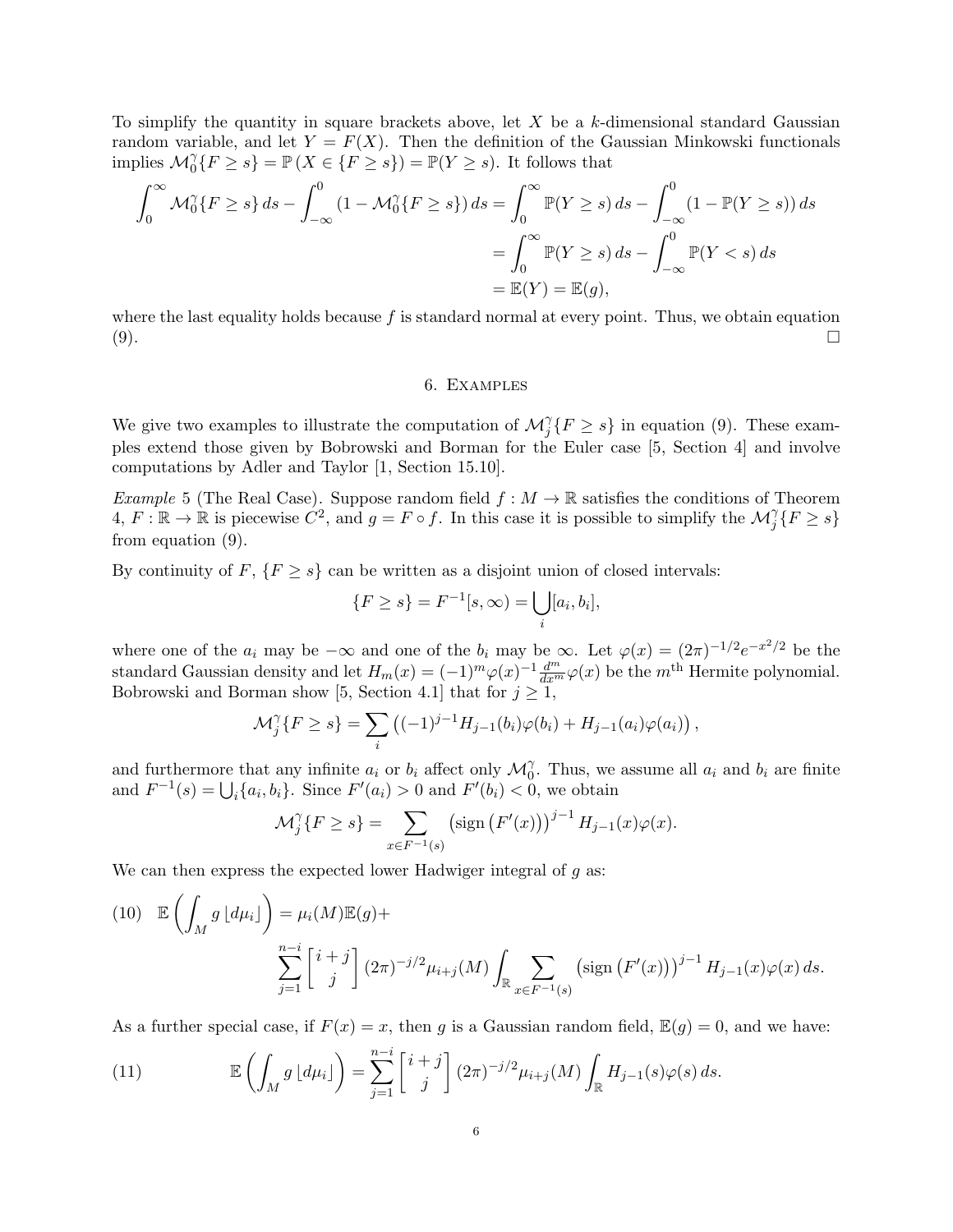*Example* 6 (The  $\chi^2$  Case). Let M be a compact n-dimensional manifold,  $f : M \to \mathbb{R}^k$  a random field satisfying the conditions of Theorem 4 with  $k \geq n$ , and  $F(x_1, \ldots, x_k) = \sum_{i=1}^k x_i^2$ . Then  $g = F \circ f$  is a called a  $\chi^2$  random field.

If  $s \leq 0$ , then  $\{F \geq s\} = \mathbb{R}^k$ . The tube formula (7) then implies that for  $s \leq 0$  and  $j \geq 1$ ,  $\mathcal{M}_{j}^{\gamma}\{\overline{F}\geq s\}=0.$  Thus, it suffices to consider positive s.

In the  $\chi^2$  case, Adler and Taylor show [1, Section 15.10.2] that for  $j \ge 1$ ,

$$
\mathcal{M}_j^{\gamma} \{ F \ge s \} = (-1)^{j-1} \left. \frac{d^{j-1} p_k(x)}{dx^{j-1}} \right|_{x = \sqrt{s}} \quad \text{where} \quad p_k(x) = \frac{x^{k-1} e^{-x^2/2}}{\Gamma\left(\frac{k}{2}\right) 2^{(k-2)/2}}.
$$

Integrating, we obtain:

$$
\int_0^\infty \mathcal{M}_1^\gamma \{ F \ge s \} ds = 2\sqrt{2} \frac{\Gamma\left(\frac{k+1}{2}\right)}{\Gamma\left(\frac{k}{2}\right)},
$$
  

$$
\int_0^\infty \mathcal{M}_2^\gamma \{ F \ge s \} ds = 2,
$$
  

$$
\int_0^\infty \mathcal{M}_j^\gamma \{ F \ge s \} ds = 0 \text{ for } 3 \le j \le n.
$$

Additionally,  $\mathbb{E}(g) = k$ . Therefore, we can express the expected lower Hadwiger integral of g as:

(12) 
$$
\mathbb{E}\left(\int_M g\left[d\mu_i\right]\right) = k\mu_i(M) + \left[\frac{i+1}{1}\right] \frac{2\mu_{i+1}(M)}{\sqrt{\pi}} \cdot \frac{\Gamma\left(\frac{k+1}{2}\right)}{\Gamma\left(\frac{k}{2}\right)} + \left[\frac{i+2}{2}\right] \frac{\mu_{i+2}(M)}{\pi}.
$$

## 7. Connection to Hadwiger's Theorem

We now combine Theorem 4 with Hadwiger's Theorem to obtain expected values of more general valuations of Gaussian-related random fields. The classic Hadwiger Theorem states that all Euclidean-invariant convex-continuous valuations on subsets of  $\mathbb{R}^n$  are linear combinations of the intrinsic volumes [8]. Recent work lifted the theorem from valuations on sets to valuations on functions defined on sets, obtaining Hadwiger's Theorem for Functions [4, Theorem 14].

Hadwiger's Theorem for Functions requires the dual notions of lower- and upper-continuous valuations on functions. For a rigorous treatment in integral-geometric terms, see [4, Definition 8]. Briefly, a valuation v on functions assigns a real number to each function such that  $v(0) = 0$  and the following additivity condition is satisfied:

$$
v(f) + v(g) = v(f \vee g) + v(f \wedge g),
$$

for tame functions f and g, where  $\vee$  and  $\wedge$  denote pointwise max and min, respectively. If valuation v is lower-continuous, then  $\lim_{m\to\infty} v\left(\frac{1}{m}\right)$  $\frac{1}{m}\lfloor mf\rfloor$  =  $v(f)$ , where  $\lfloor \cdot \rfloor$  is the floor function, and dually for upper-continuity. The duality of lower- and upper-continuity mirrors that present in the lower and upper Hadwiger integrals. Hadwiger's Theorem for Functions is then [4, Theorem 14]:

**Theorem 7** (Hadwiger's Theorem for Functions). If v is a Euclidean-invariant, lower-continuous valuation on tame functions  $f : \mathbb{R}^n \to \mathbb{R}$ , then

(13) 
$$
v(f) = \sum_{i=0}^{n} \int_{\mathbb{R}^n} c_i \circ f \lfloor d\mu_i \rfloor
$$

for some continuous and monotonically increasing functions  $c_i \in C(\mathbb{R})$  satisfying  $c_i(0) = 0$ . Similarly, an upper-continuous valuation can be written in terms of upper Hadwiger integrals.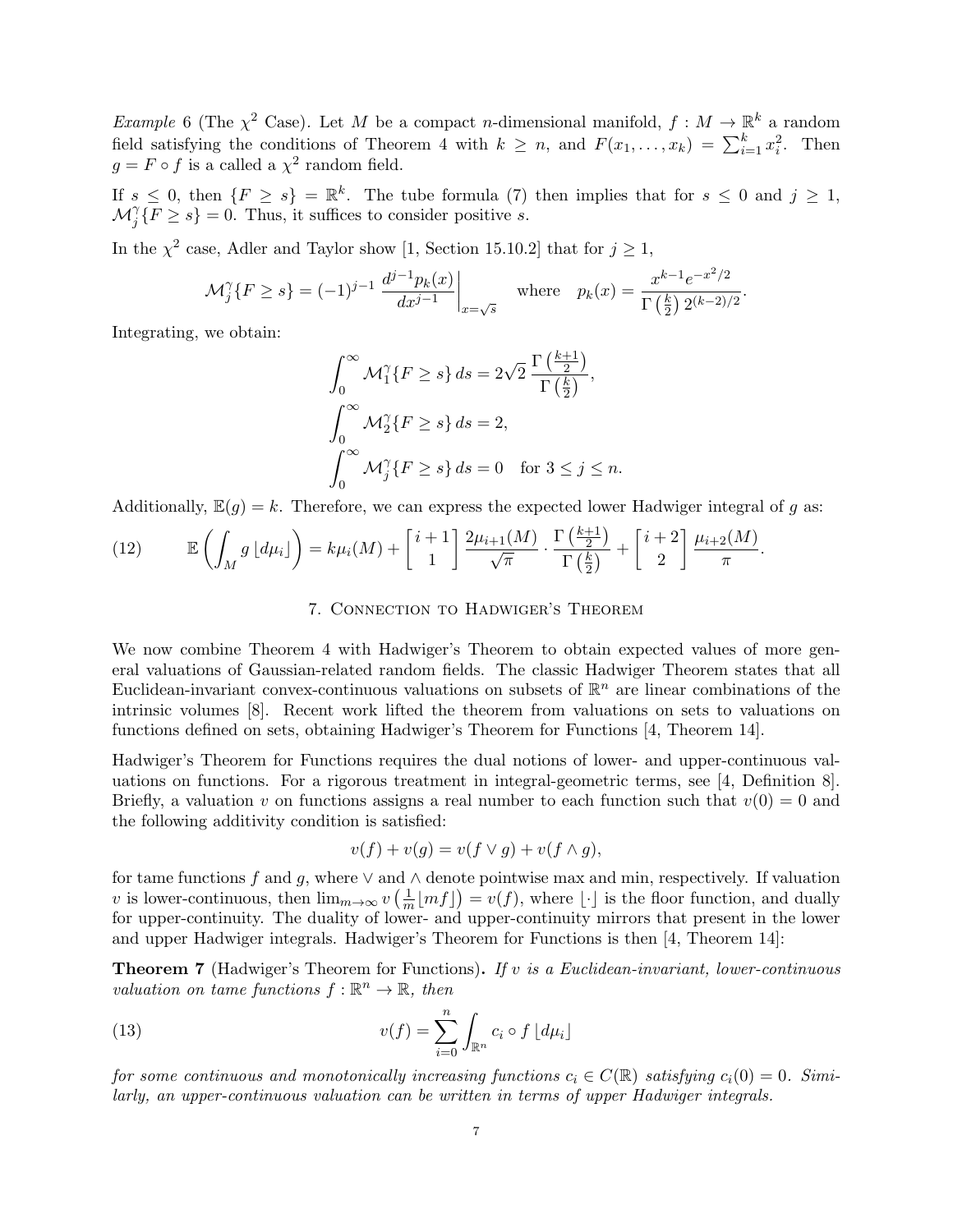In the previous theorem, the coefficient functions  $c_i$  must be monotonically increasing because composition of f with a decreasing function interchanges lower- and upper-continuity; for details, see [4, Proposition 13]. We now introduce the concept of a piecewise  $C^2$  valuation, which imposes a smoothness condition on the functions  $c_i$  in Theorem 7.

**Definition 8.** A Euclidean-invariant, lower- or upper-continuous valuation v is a piecewise  $C^2$ valuation if the functions  $c_i$  guaranteed by Theorem 7 are piecewise  $C^2$  functions.

Determining whether a valuation v is piecewise  $C^2$  is straightforward. Let  $A_0, A_1, \ldots, A_n$  be a sequence of subsets of  $\mathbb{R}^n$  such that  $\mu_i(A_j) = \delta_{ij}$ , where  $\delta_{ij}$  is the Kronecker delta. Then the indicator function  $h_r = r \mathbf{1}_{A_j}$  is a test function that isolates  $c_j(r)$ :

(14) 
$$
v(h_r) = v(r\mathbf{1}_{A_j}) = \sum_{i=0}^n \int_{\mathbb{R}^n} c_i(r\mathbf{1}_{A_j}) \left[ d\mu_i \right] = \sum_{i=0}^n c_i(r) \mu_i(A_j) = c_j(r).
$$

For a piecewise  $C^2$  valuation of a Gaussian-related random field, Theorem 4 gives the expected values of the Hadwiger integrals that appear in Hadwiger's theorem. We obtain the following corollary.

**Corollary 9.** Let v be a lower-continuous piecewise  $C^2$  valuation, and let  $g = F \circ f : M \to \mathbb{R}$  be a Gaussian-related random field as in Theorem 4, with the additional requirement that f is isotropic. Then the expected value of  $v(q)$  is

(15) 
$$
\mathbb{E}(v(g)) = \sum_{i=0}^{n} \left( \mu_i(M) \mathbb{E}(c_i(g)) + \sum_{j=1}^{n-i} \left[ \frac{i+j}{j} \right] (2\pi)^{-j/2} \mu_{i+j}(M) \int_{\mathbb{R}} \mathcal{M}_j^{\gamma} \{c_i(F) \geq s\} ds \right),
$$

and similarly for an upper-continuous piecewise  $C^2$  valuation.

*Proof.* Since the field is isotropic, the  $\mu_i$  are calculated with respect to the Euclidean metric. Thus, Euclidean-invariance allows us to apply Theorem 7, obtaining the decomposition

(16) 
$$
v(g) = \sum_{i=0}^{n} \int_{\mathbb{R}^n} c_i \circ g \left[ d\mu_i \right].
$$

Since each of the  $c_i$  are piecewise  $C^2$  functions, each composition  $c_i(g)$  is a Gaussian-related random field satisfying the conditions of Theorem 4. Therefore, we can apply Theorem 4 to each summand in equation (16), obtaining equation (15).

We conclude with a comment about critical values. While the Euler integral has an elegant expression in terms of the critical values of a random field [2, 5], a similar phenomena for the more general Hadwiger integrals is elusive. Because Euler characteristic is a topological invariant, and the topology of superlevel sets of a function changes only at critical values, the Euler integral is determined precisely by the critical values. However, the other intrinsic volumes are metric-dependent, returning geometric information about sets. Thus, it appears that the Hadwiger integrals, other than the Euler integral, cannot be reduced to critical values alone.

#### **ACKNOWLEDGEMENTS**

The work presented in this paper was partially carried out while the author was a postdoctoral fellow at the Institute for Mathematics and its Applications, during the annual program on Scientific and Engineering Applications of Algebraic Topology. In particular, the author thanks Robert Adler and Jonathan Taylor for helpful conversations during the tutorial Introduction to Statistics and Probability for Topologists.